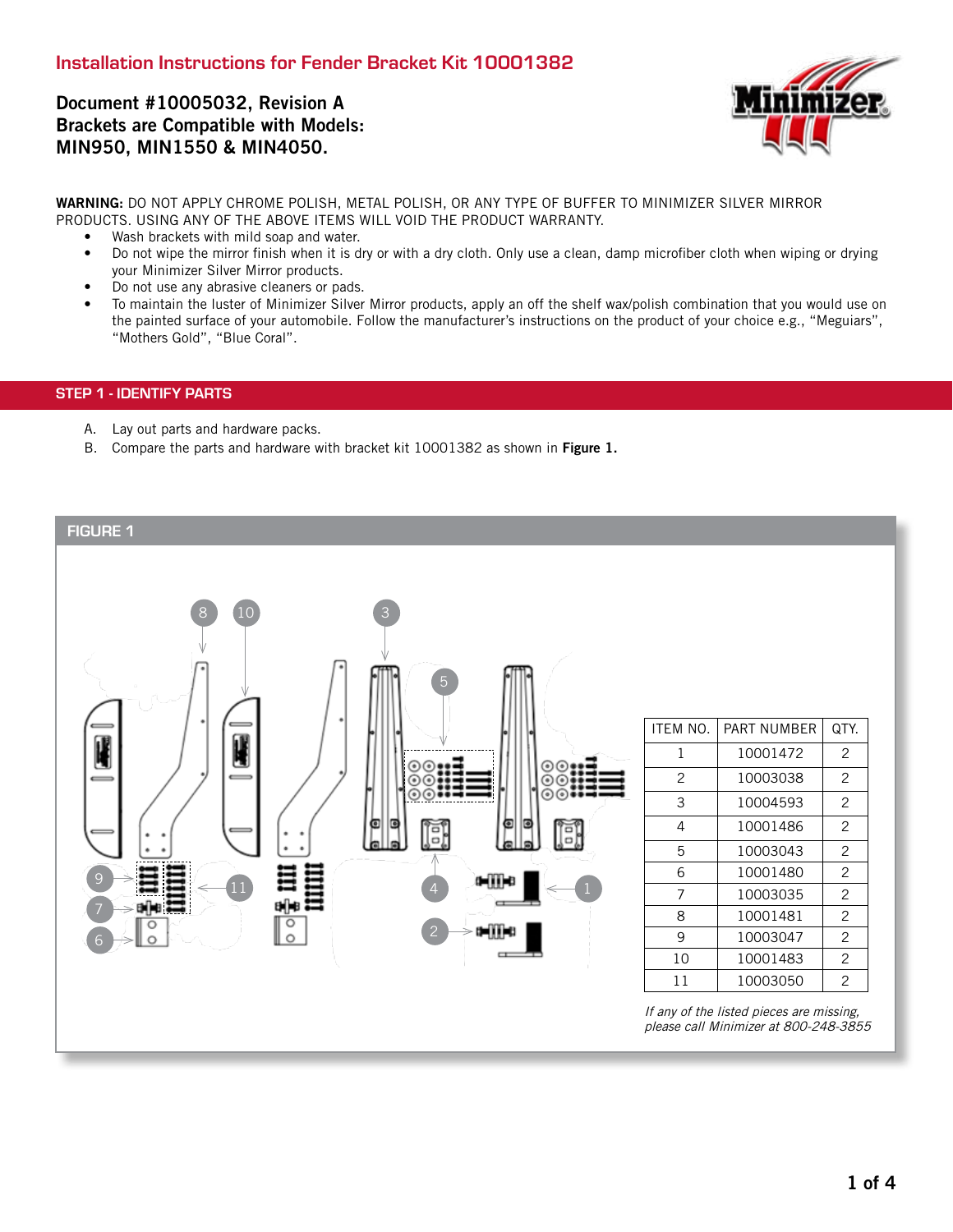# STEP 2 - DETERMINE SIZE OF SPACERS AND POSITION FENDERS

- A. Confirm the total suspension travel distance. This is used to determine the clearance required between the fender and the tire.
	- a. For air suspension systems, dump the air bags and confirm it is the lowest point of travel.
		- i. Understand that some air suspension designs may cause the wheels to roll closer to the fender (roll forward) as the suspension deflates. In order to make sure the fenders are centered on the tires, test the suspension in the inflated and deflated positions to determine the best positioning so that the fenders are centered over the tires in the inflated position.
		- ii. For air suspensions with travel exceeding  $6$ ", a travel stop may need to be installed to reduce required clearance between the fenders and tires. This will also improve alignment and 5th wheel plate clearance. (Please call Minimizer @ 800-248-3855 for questions regarding this issue).
	- b. For spring systems, measure the distance between the spring assembly and the bump stops on the frame and record the measurement.
- B. Place the fenders on spacer blocks above the tires.
	- a. In most applications 1.5" of tire clearance is best. The goal is to ensure the fender does not rub the tire.
		- i. The minimum clearance recommended is  $\frac{3}{4}$ " above the maximum travel point of the suspension system.
	- b. For an air suspension system, place a  $\frac{3}{4}$ " to 1.5" thick board on top of the tires after the air is released from the airbags. (See Figure 2)
	- c. For spring suspensions use spacer material that is  $\frac{3}{4}$ " to 1.5" thicker than the measurement recorded above.
- C. For trucks with air suspension, raise and lower the suspension to confirm the clearance between the fenders and wheels and that the fenders will be centered front to rear when the air suspension is inflated.

### STEP 3 - POSITION BRACKETS

- A. With the fenders in position, mark and test fit the brackets where they will attach to the frame.
- B. If possible, use existing bolt holes in the frame to attach.

**Tip:** It is common for the front bracket to align with the existing quarter fender holes.

- C. If possible, position the mounting brackets low on the fender so they are no more than 15" from the bottom. (See Figure 3)
	- a. Brackets mounted 8-12" from the bottom is optimal.
	- b. The goal is to reduce the risk of the leading edge of the fender from blowing back against the tire during high wind.
	- c. Splash guards are available if additional coverage is desired with a half fender set. (Part number 10003422) (See Figure 4)

**Tip:** If the front fender bracket is mounted higher than 15", refer to the link below for further suggestions on adding additional support. http://www.minimizer.com/instructions.html

# NOTES:

- Round spacers are supplied to hold the (10001472) swivel bracket away from the frame when needed. In some cases, frame components may interfere with the required bracket location and require a spacer. (See Figure 5)
- USE SPACERS ONLY WHEN NECESSARY! The ideal installation is to mount the (10001472) swivel bracket directly to the frame using no spacers.
- If using the mounting hole inside the pipe of the swivel bracket, the excess flat steel maybe trimmed off to provide a cleaner look.
- D. Attach the (10001481) poly arms to the (10001480) metal brackets using four 5/16" x 1-1/4" bolts. (See Figure 6)

# FIGURE 2





FIGURE 4

FIGURE 5





FIGURE 6

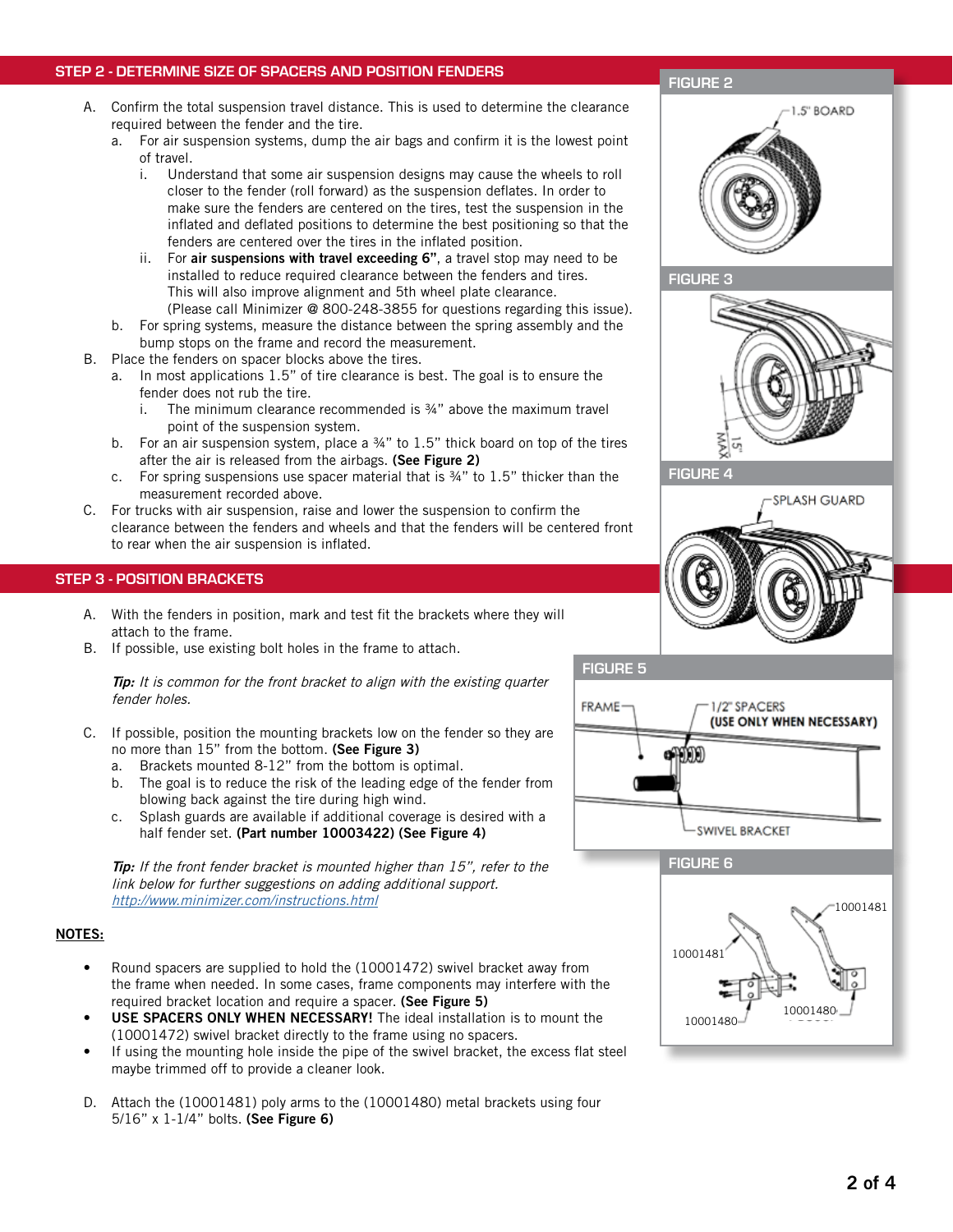# IMPORTANT INFORMATION:

- Assemble a left and right-hand arm assembly as shown in Figure 6.
- The bolt head MUST be located on the metal plate side. If not, the serration on the bottom of the bolt head will damage the poly arm.
- Tighten from the bolt head side so the nut does not spin on the poly arm.
- If the locknut is ever loosened after it has been tightened it is highly recommended to replace the locknut.
- Recommended torque is 10-15 ft.-lbs.

### CAUTION: Overtightening hardware will damage the poly arm and could cause it to fail.

# STEP 4 - ATTACH BRACKETS TO TRUCK FRAME

- A. Install the center bracket as close to the end of the fender as possible. If possible, use existing bolt holes in the frame to attach. Either hole in the bracket may be used.
	- (See Figure 7).
	- a. It is possible to remove any existing frame bolt and replace it with the supplied bolt in the bracket kit.
	- b. Recommended torque is 160-170 ft.-lbs.
- B. Once the front bracket is in position with the fender, tighten the 5/8" x 4-1/2" bolt that goes through the (10001472) swivel bracket to attach the swivel securely to the frame. (See Figure 8)
	- a. Recommended torque is 160-170 ft-lbs.

# STEP 5 - ASSEMBLE BRACKETS

- A. Place four 5/16" x 3" bolts through the (10004593) poly bracket and the (10001486) backing block to clamp the (10001472) swivel. (See Figure 9)
	- a. Make sure the pipe of the (10001472) is fully inserted in the poly parts.
- B. Install the nuts finger tight and align the bracket to the fender.
- C. Tighten the four bolts evenly as described below.
	- a. Do not completely tighten one corner of the backing block before moving to the next corner. Tighten each nut 30%-50% and move to the next nut following the pattern shown in Figure 10.
	- b. Repeat the tightening pattern 2-3 times until backing block is flush against the (10004593) poly bracket.
	- c. Recommended torque is 10-15 ft-lbs.
		- i. ALWAYS SPIN THE NUT AND HOLD THE HEAD STATIONARY.
		- ii. DO NOT EXCEED RECOMMENDED TORQUE OR EMBED THE BOLT HEAD IN THE BRACKET. THIS WILL VOID MANUFACTURERS WARRANTY.

For further details, refer to the link below.

<https://www.youtube.com/watch?v=lB4apbSEckI&t=13s>

# STEP 6 - ATTACH FENDER TO BRACKETS

A. There are two recommended configurations for fastening the fender to the (10001481) center bracket. If the end of the fender and the center bracket align, fasten the center bracket to the end of the fender using "Option A". If there is a gap between the center bracket and the end of the fender, use "Option B".